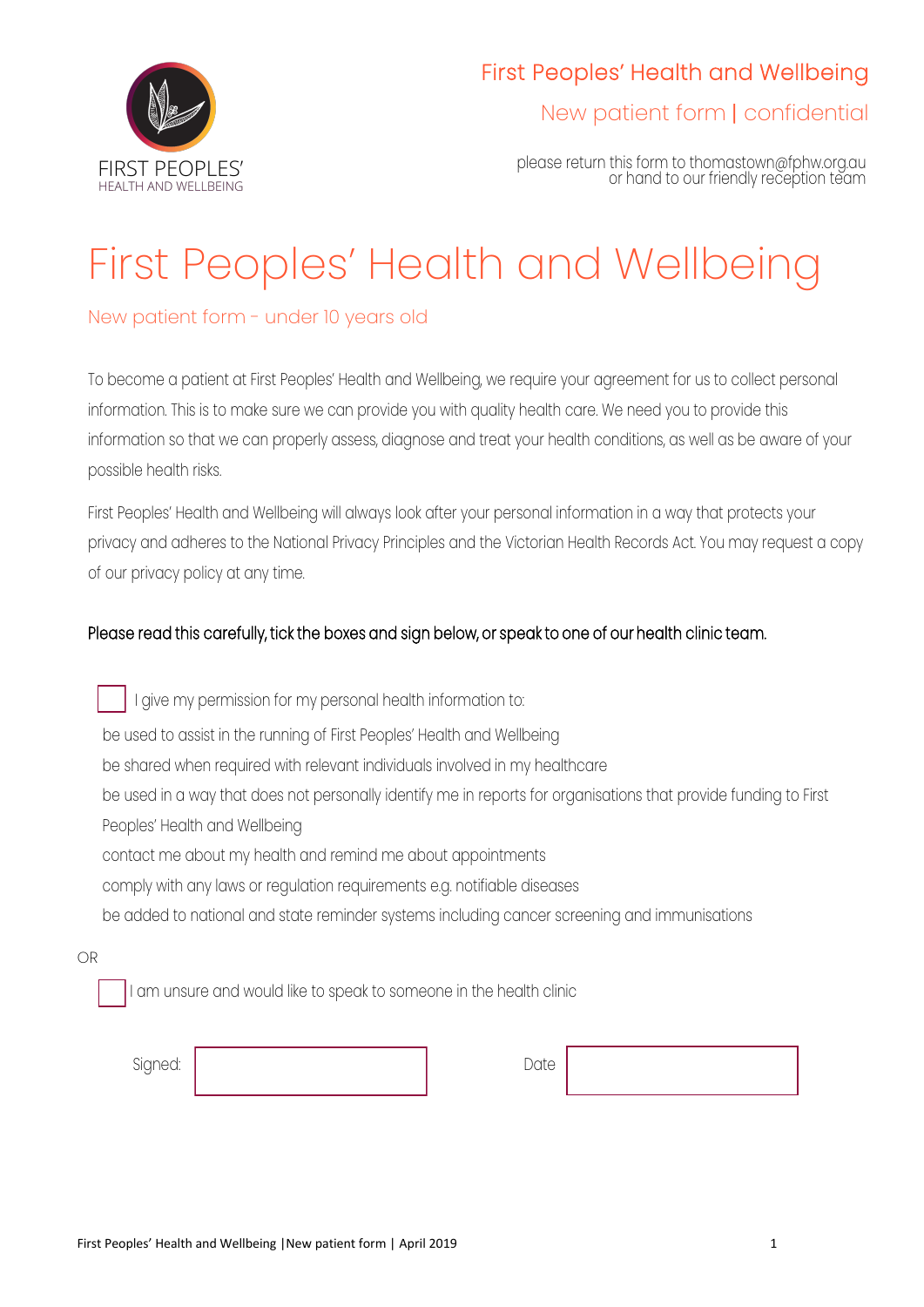New patient form | confidential

| Your details                                                                                                       |                           |               |           |                                       |  |
|--------------------------------------------------------------------------------------------------------------------|---------------------------|---------------|-----------|---------------------------------------|--|
| First name                                                                                                         | Middle name               |               | Last name |                                       |  |
| Preferred name                                                                                                     | Date of Birth             |               | Age       |                                       |  |
| Female<br>Male<br>Sex<br>Female<br>Gender                                                                          | Intersex<br>Other<br>Male |               |           |                                       |  |
| Aboriginal<br>Are you:<br>Non-Indigenous                                                                           | Torres Strait Islander    |               |           | Aboriginal and Torres Strait Islander |  |
| Who's your mob?                                                                                                    |                           |               |           |                                       |  |
| Do you go to school?                                                                                               |                           | Which school? |           |                                       |  |
| Card details                                                                                                       |                           |               |           |                                       |  |
| Name on Medicare card                                                                                              |                           |               |           |                                       |  |
| Medicare number                                                                                                    |                           | Ref           |           | Expiry                                |  |
| Pensioner / Health Care Card number                                                                                |                           | Ref           |           | Expiry                                |  |
| Do you have ambulance cover?<br>Do you have private health cover?<br>Name of private health fund                   | No<br>Yes<br>No<br>Yes    | Member number |           |                                       |  |
| Contact details                                                                                                    |                           |               |           |                                       |  |
| I understand it is my responsibility to update First Peoples' Health and Wellbeing with my correct contact details |                           |               |           |                                       |  |

| Home Address    |                                                     |
|-----------------|-----------------------------------------------------|
| Mailing address |                                                     |
| Mobile number   | Communication consent                               |
| Home number     | Agree to receive SMS messages about appointments    |
| Email address   | Agree to receive SMS messages about news and events |
|                 | Agree to receive email newsletter                   |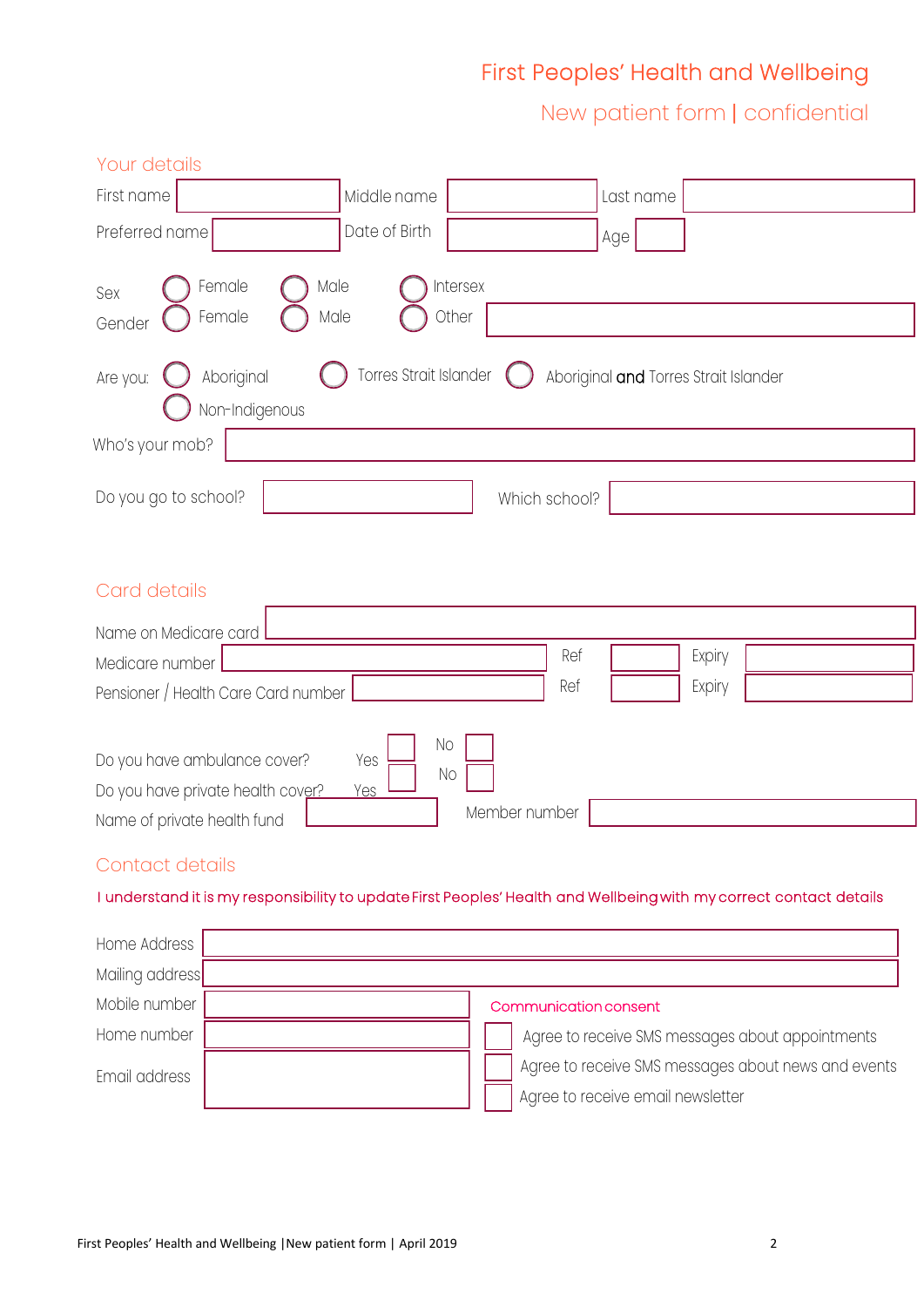New patient form | confidential

#### Emergency contact details

#### I understand it is my responsibility to update First Peoples' Health and Wellbeing with my correct contact details

| Next of kin contact name                                                   |
|----------------------------------------------------------------------------|
| Next of kin contact number                                                 |
| Next of kin relationship to you                                            |
| How many other people live in your house?                                  |
| How many?<br>Do you live with any pets?<br>No<br>Yes                       |
| Medical records                                                            |
| Do you require your medical records to be transferred from another clinic? |
| Name of clinic<br>Doctors name                                             |
| Town of clinic                                                             |

## Previous medical history

Tell us about any medical conditions you have or have had

#### Current medications

Which medications do you take currently? Include over-the-counter and natural medicines

| Measurements        |        |  |                   |  |  |
|---------------------|--------|--|-------------------|--|--|
| Height <sub>1</sub> | Weight |  | Waist measurement |  |  |